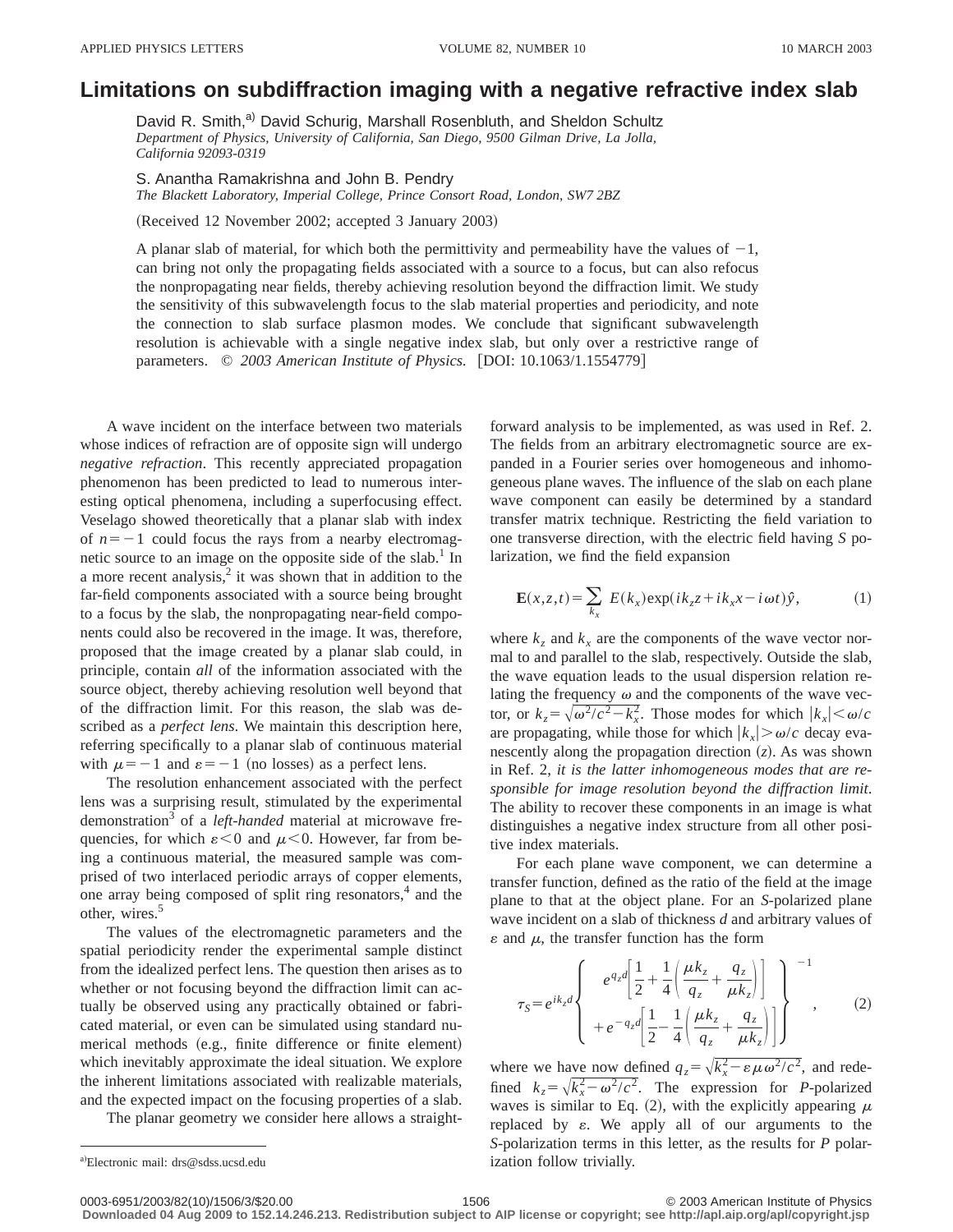

FIG. 1. Transfer function for a left-handed slab. For the perfect lens, the transfer function would be unity for all  $k<sub>x</sub>$ . However, the deviation of either the real or imaginary part of  $\mu$  limits the range of  $k_x$ , so that the slab acts as a low-pass filter. The losses, inherent to left-handed materials, also remove the singularities that appear in the transfer function.

When  $\mu$  is positive, the first term in brackets will dominate the behavior of the transmitted wave for sufficiently large *d* and  $|k_x| > \omega/c$ , with the evanescent components decaying exponentially through the slab. When both  $\varepsilon$  and  $\mu$ are equal to  $-1$ , however, the normally dominant solution vanishes, and  $\tau_s = 1$  for every component from the source field—homogeneous or inhomogeneous, thus, exactly reproducing the source field in the image plane. But the balance is delicate; any deviation from the perfect lens condition, however small, will result in an imperfect image that degrades exponentially with slab thickness *d*, until the usual diffraction limit is reached. This sensitivity has been noted by other researchers.<sup>6,7</sup>

The effect on the image of deviations from the perfect lens condition for a given slab thickness can be estimated by determining those values of parameters which cause the two terms in Eq.  $(2)$  in brackets to be roughly equivalent. For small deviations from the perfect lens condition, we can find an approximate expression for the resolution of the slab. For  $\varepsilon = -1$  and  $\mu = -1 + \delta \mu$ , the two terms in the denominator of Eq.  $(2)$  are of approximately the same magnitude when  $2k_zd = -\ln |(\delta \mu/2)^2|$ . Assuming that this limit occurs when the value of  $k_x$  is large, we have  $|q_z| \sim |k_z| \sim |k_x|$ , and we can replace  $q_z$  with  $k_x$ . At the maximum  $k_x$ , the minimum resolvable feature will be on the scale of  $\lambda_{\min} = 2\pi/k_x$ . We, thus, find the resolution enhancement,  $R = k_x / k_0$ , of the lens as a function of small deviations in the permeability is

$$
R = \frac{\lambda}{\lambda_{\min}} = -\frac{1}{2\pi} \ln \left| \frac{\delta \mu}{2} \right| \frac{\lambda}{d}.
$$
 (3)

The validity of this approximate expression can be seen by comparison with Fig. 1. For example, for a deviation of  $\delta\mu$ =0.005 and  $\lambda$ /*d*=10, the numerically computed transfer function in Fig. 1 shows that the range of  $k<sub>x</sub>$  values near unity is approximately up to  $k_x \sim 10k_0$ ; Eq. (3) predicts *R*  $\sim$  9.5.

The dependence of the resolution enhancement *R* on the deviation from the perfect lens condition is critical. The ratio  $\lambda/d$  (wavelength to slab length) dominates the resolution, the logarithm term being a relatively weakly varying function.

For example, if  $\lambda/d=1.5$ , we find that to achieve an *R* of 10,  $\delta\mu$  must be no greater than  $\sim 6\times10^{-19}$ ! However, for  $\lambda/d$ = 10,  $\delta \mu$  can vary by as much as  $\sim$  0.002 to achieve the same resolution enhancement. Deviations in either the real or the imaginary part of the permeability will result in the same resolution. The effect of varying  $\epsilon$  (for *S* polarization) is much smaller than that associated with  $\mu$ , and we do not discuss the effects of this variation further.

The transfer function has poles that occur when:

$$
\tanh\left(\frac{q_z d}{2}\right) = -\frac{\mu k_z}{q_z} \quad \text{or} \quad \coth\left(\frac{q_z d}{2}\right) = -\frac{\mu k_z}{q_z}.\tag{4}
$$

Equation  $(4)$  corresponds to the dispersion relations for slab plasmon polaritons.<sup>8,9</sup> For certain values of  $k_x$ , these dispersion relations are satisfied, and resonant surface modes can exist on the slab. The direct excitation of these surface modes for imaging applications is undesirable, as the corresponding  $k_x$  components will be disproportionately represented in the image. Yet, the existence of these resonances is essential, as the recovery of the evanescent modes can be seen as the result of driving the surface plasmon far off resonance. The appearance of resonances can be seen in Fig.  $(1)$ , which shows the transfer function as a function of  $k_x$ .

While losses severely limit the obtainable resolution of the focus for a negative index slab, periodicity, as exists for example in structured *metamaterials*<sup>3</sup> or in the sampling associated with finite-difference simulations, also imposes a significant resolution limitation. The effect of periodicity is minimal for propagating plane waves whose wavelength is much larger than the repeated unit-cell size; however, periodicity has a significant effect on the recovery of the nonpropagating components having large transverse wave number.

We can introduce periodicity into this analysis in an approximate manner. The wave equation in a medium, assuming that **E** is polarized in the *y* direction, is

$$
\frac{\partial^2 E_y}{\partial x^2} + \frac{\omega^2}{c^2} n^2(x) E_y = q_z^2 E_y.
$$
 (5)

We have assumed that the periodic variation in the index is only in the transverse  $(x)$  direction. Under these assumptions,  $n^2(x) = n^2(x+a)$ , where *a* is the repeat distance.

Due to the periodicity in  $n^2(x)$ , Eq. (5) in Fourier space will involve sums over reciprocal lattice vectors  $g_n$  $=2n\pi/a$ . However, to obtain a rough estimate of the limitation that periodicity imposes on the resolution enhancement, we solve Eq.  $(5)$  for an index having the form

$$
n^2(x) = 1 + 2\Delta \sin \frac{2\pi x}{a}.
$$
 (6)

Using this form in Eq.  $(5)$  and assuming the periodic modulation is sufficiently weak that only two bands need be considered, we find the modified dispersion relation by evaluating the determinant

$$
\begin{vmatrix} k_0^2 - k_x^2 - q_z^2 & k_0^2 \Delta^2 \\ k_0^2 \Delta^2 & k_0^2 - (k_x - g)^2 - q_z^2 \end{vmatrix} = 0,
$$
 (7)

where  $g=2\pi/a$  and  $k_0=\omega/c$ . When  $\Delta \ll 1$ , the bands only weakly couple, and we ignore the effects of higher mode **Downloaded 04 Aug 2009 to 152.14.246.213. Redistribution subject to AIP license or copyright; see http://apl.aip.org/apl/copyright.jsp**